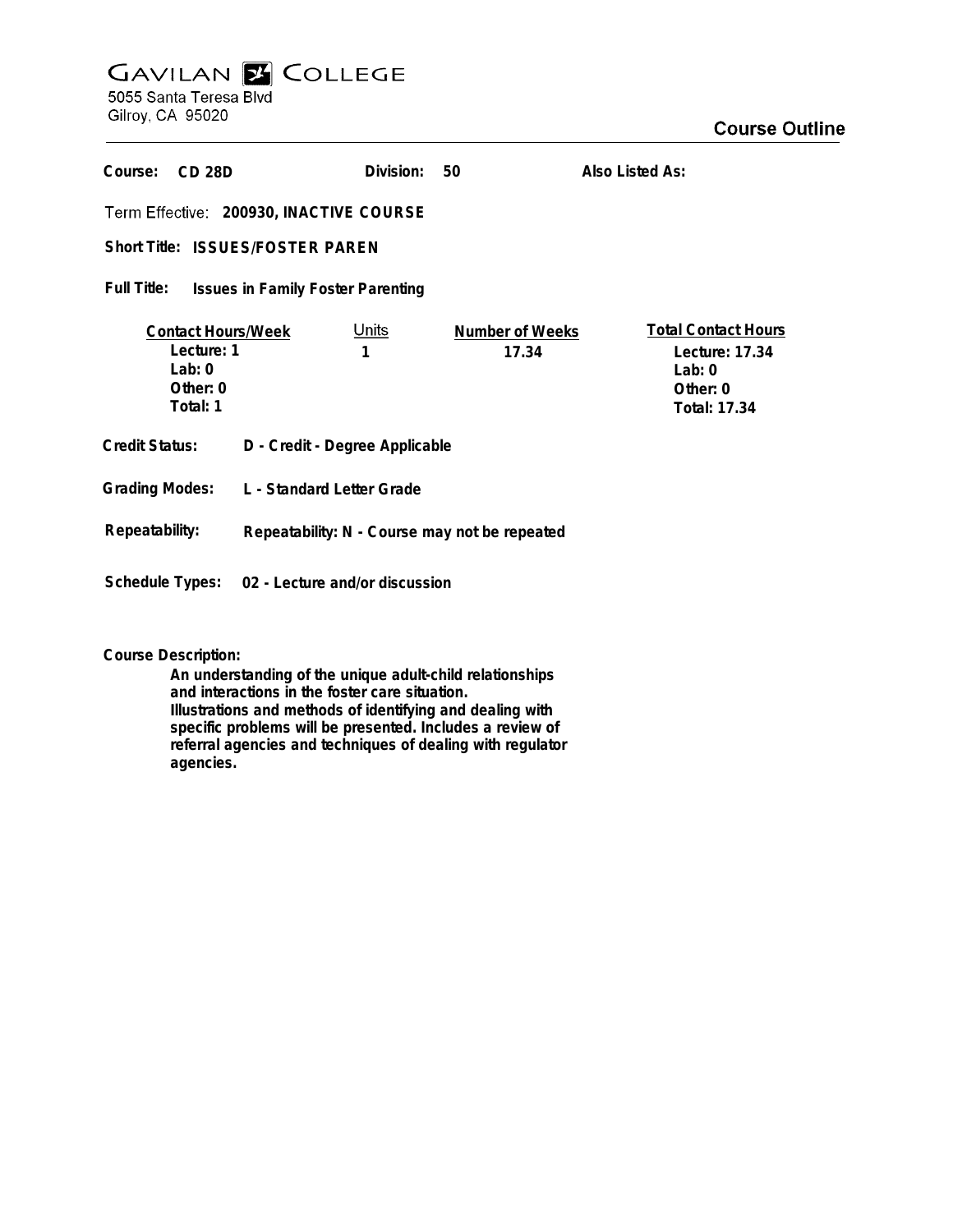**ARTICULATION and CERTIFICATE INFORMATION Associate Degree: CSU GE: IGETC: CSU TRANSFER: Transferable CSU, effective 199730 UC TRANSFER: Not Transferable**

**PREREQUISITES:**

**COREQUISITES:**

**STUDENT LEARNING OUTCOMES: 1. Students will be able to make decisions regarding children's developmental readiness for activities (28A), (28B) behavioral expectations and a variety of enviornmental settings. 2. Students will learn how to work with parents (28C) and community agencies in setting up a licensed family child care home. (28C/C) 3. Students will know how to comply with state and local licensing regulaitons in selecting and designing curriculum.**

**TOPICS AND SCOPE:**

**Inactive Course: 12/08/2008**

**1 3 Identifying the varied role of foster families. Writing a job description. Understanding the needs of today's foster children. Grieving, issues of trust, and roles within the foster family. Effects of birth children, family and friends. 2 3 Developing foster parenting skills. Foster children**

**with special needs. Communicating with agencies, schools, health professionals, social workers, lawyers. Panel of foster parents.**

**3 3 Understanding foster parenting regulations. Supervision of 14-18 year olds. Preparing older teens for emancipation. Family visitation and and goals for reunification. Working with child advocacy programs. Former foster children speaker panel.**

**4 3 Panel of recruiting agencies. Presentations, questions and answers.**

**5 3 The application process; preparing to become foster parents. Developing a portfolio of strengths, weaknesses, goals and objectives for future training and support. Write essay: Is foster parenting for me?**

**6 3 Oral presentations of essay and exam or regulations and local programs.**

**COURSE OBJECTIVES:**

**At the end of the course the student will be able to: Week 1 Identify the roles and responsibilities of foster families today. Identify the kinds of life situations experienced by children in foster care. Explain barriers that foster children may encounter in adapting to a new home. Discuss possible effects on hosting family.**